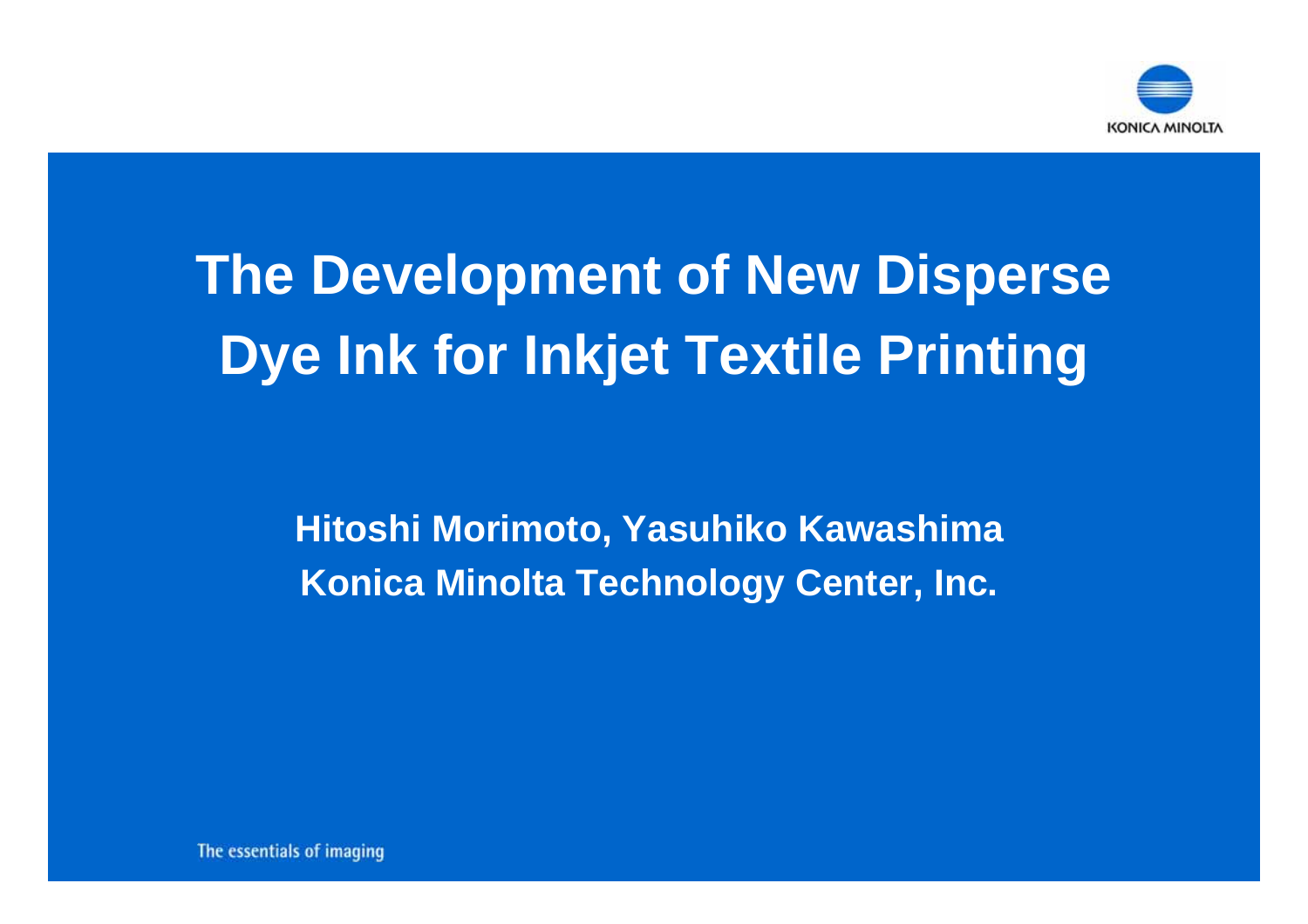

## **Diversification of preference among people Difficulty in prediction of fashion modes**

#### Today's production Today's production

#### Large batch **Stock**



## Small batch **Supplementary**

*with information feedbackfrom sales*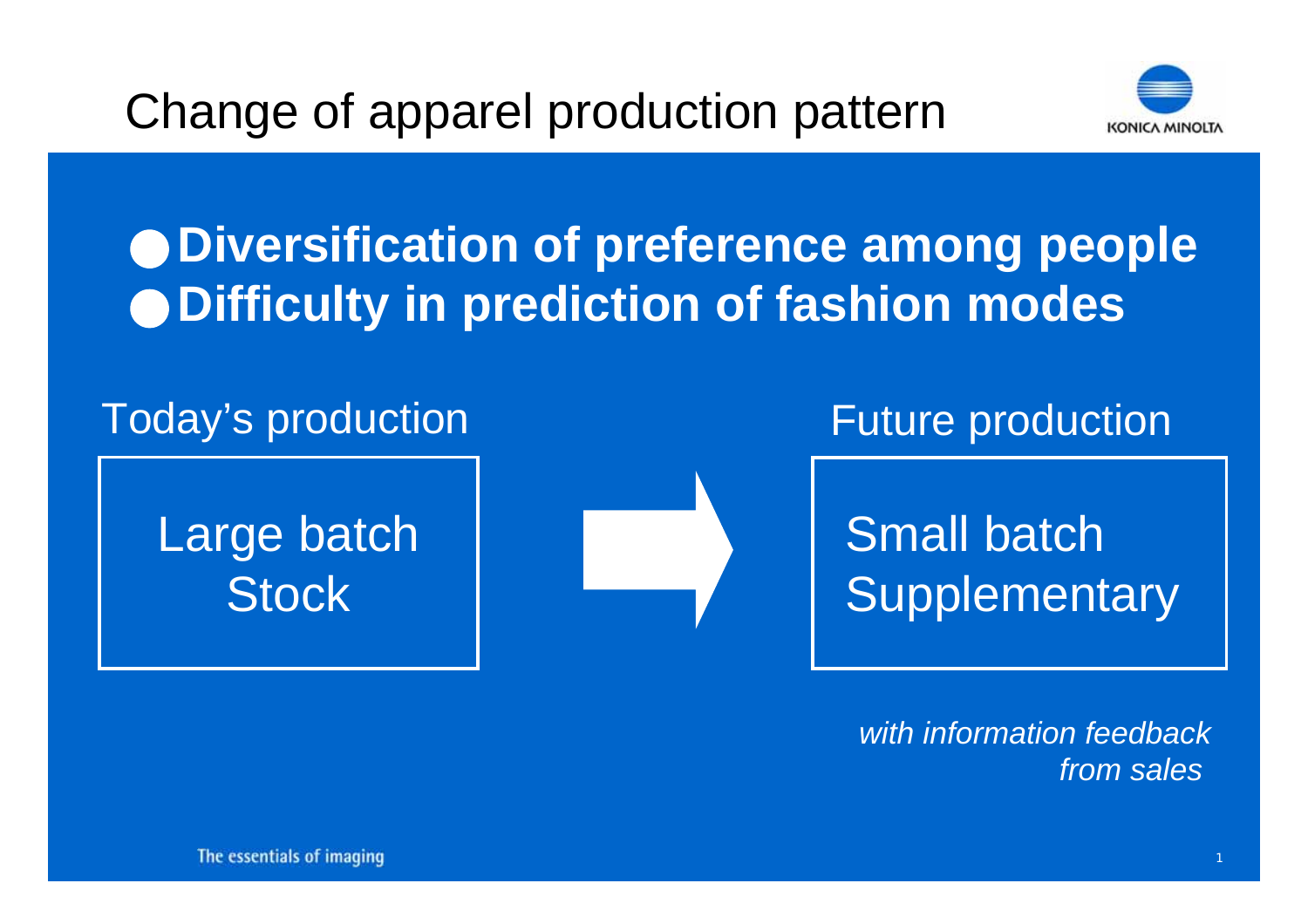## Speeding up production time by IJ printing



**Traditional** (Screen print) Inkjet **5days 10days 15days 20days 30days 25days 55days 50days 45days 40days 35days 60days Design** Digital image processing Sample proofing PrintFixing & Finishing **Design Trace** Plate making Sample proofing PrintFixing & Finishing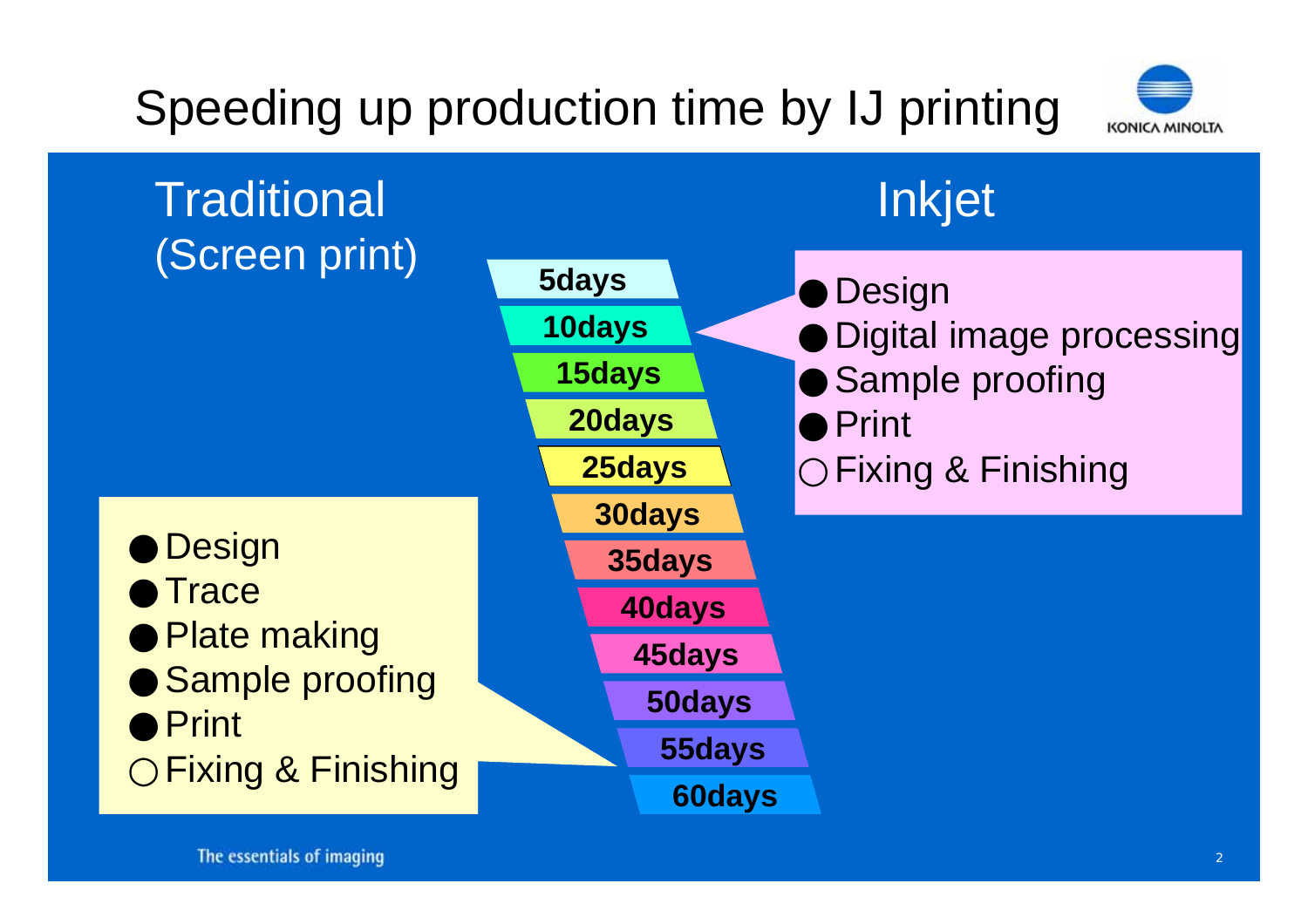#### New Inkjet Textile Printing System for production





## High quality & productivity & reliability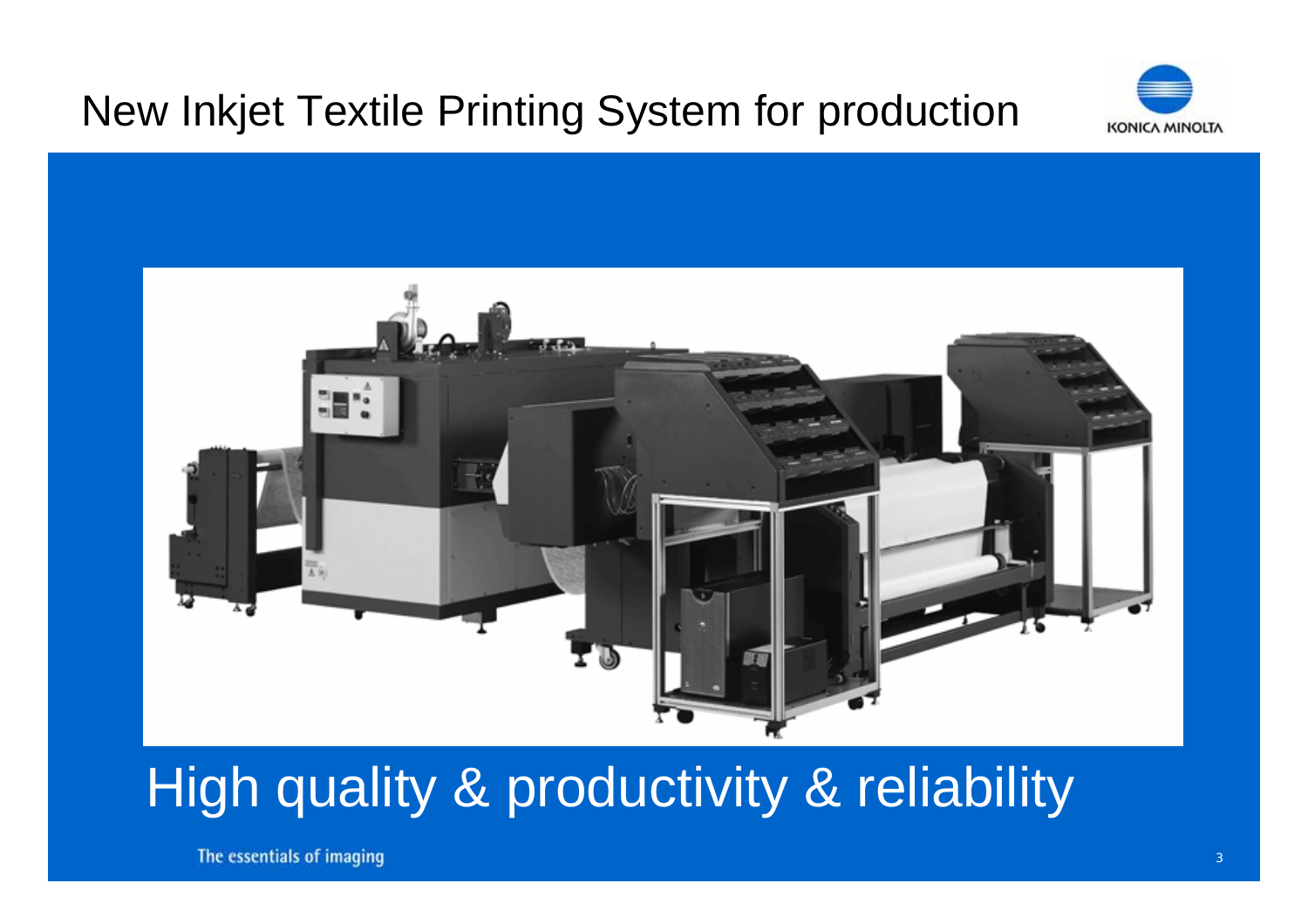#### Features of the new printer



|                             | Nassenger           | Nassenger V               |
|-----------------------------|---------------------|---------------------------|
| Print speed (max)           | 10 <sup>n</sup> /h  | 60 <sup>n</sup> /h        |
| <b>Head number</b>          | 64 nozzle           | 256 nozzle                |
|                             | $\times$ 8 head     | $\times$ 16 head          |
| <b>Head drive frequency</b> |                     | c.a. 2 times              |
| <b>Droplet size</b>         |                     | $c.a. \frac{1}{4}$        |
| <b>Fabric drive</b>         | <b>Roller drive</b> | <b>Belt drive</b>         |
| <b>Ink Type</b>             | Disperse, Reactive  | <b>Disperse, Reactive</b> |

#### *Requirements:* new inks for high speed and small droplets printing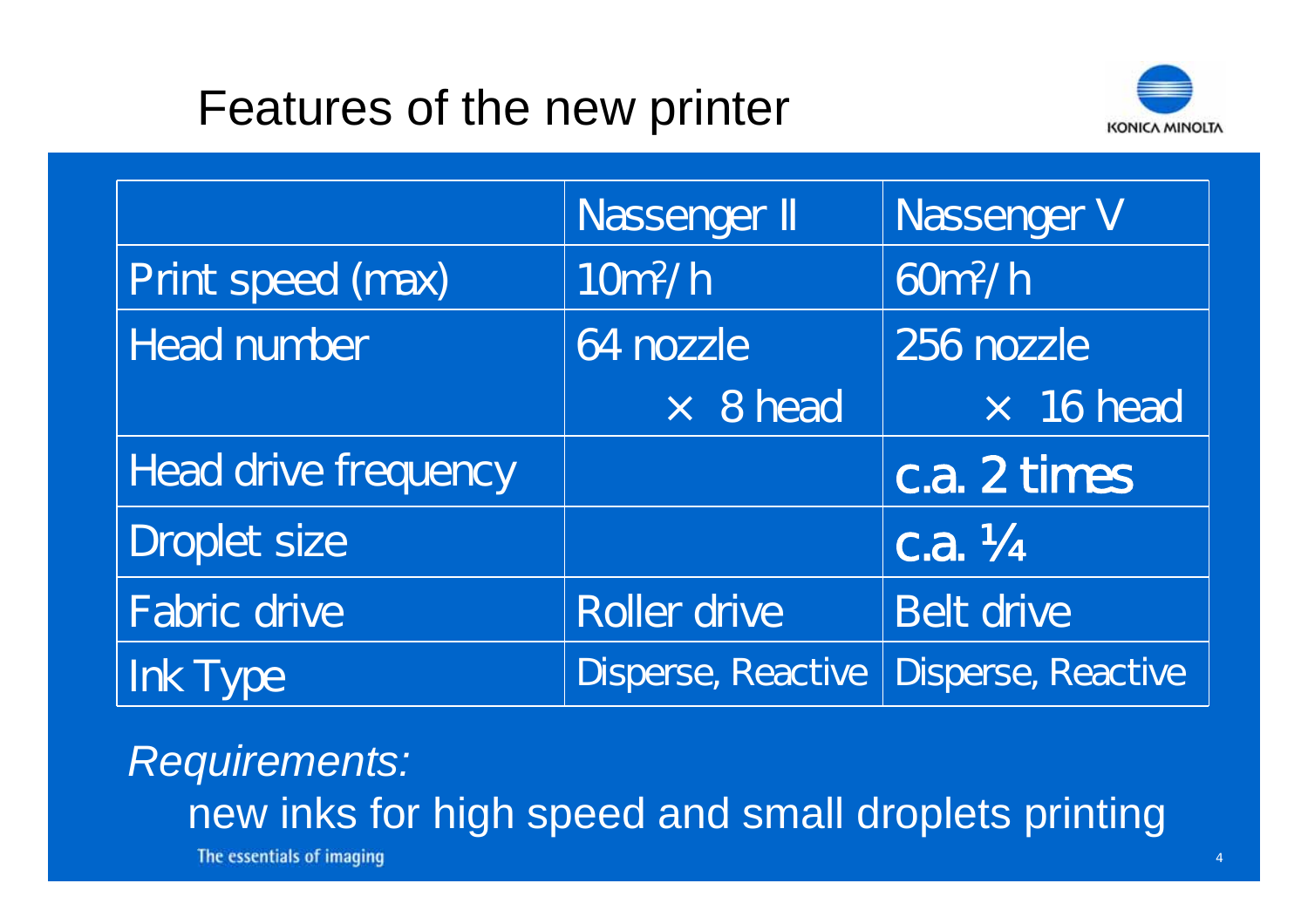## Droplets slow down upon intermittent firing





#### What is "?"; what causes the slow down?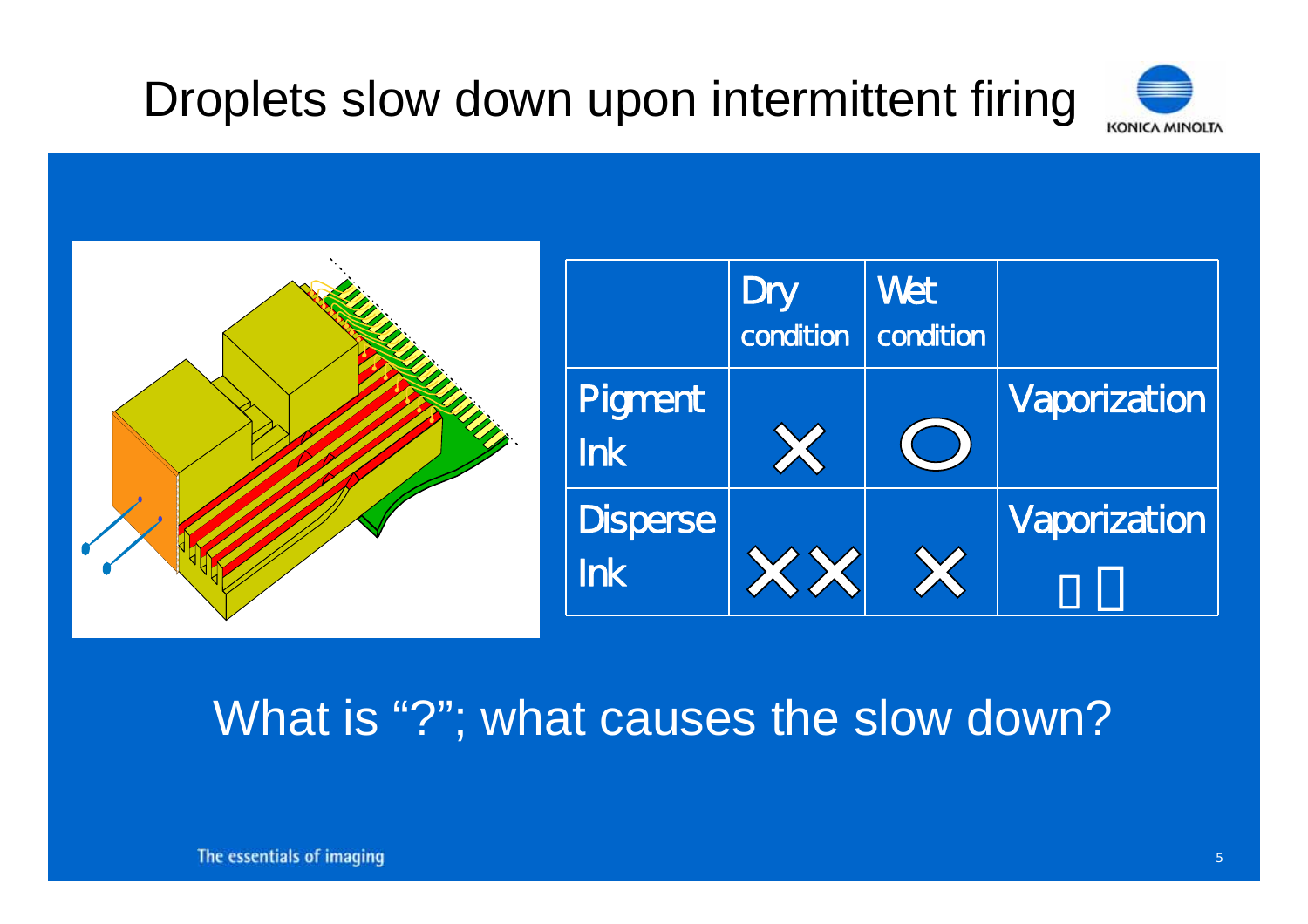

*Disperse dye inks:* 1- For polyester fabrics 2- Hydrophobic dyes dispersed in an aq. media. 3-High colorants' conc. for high printing density

**NIP19: 2003, International Conference on Digital Printing Technologies, 630-632.** *Difficulties and targets:* 1- High stability for ink storage

2- **High stability for firing**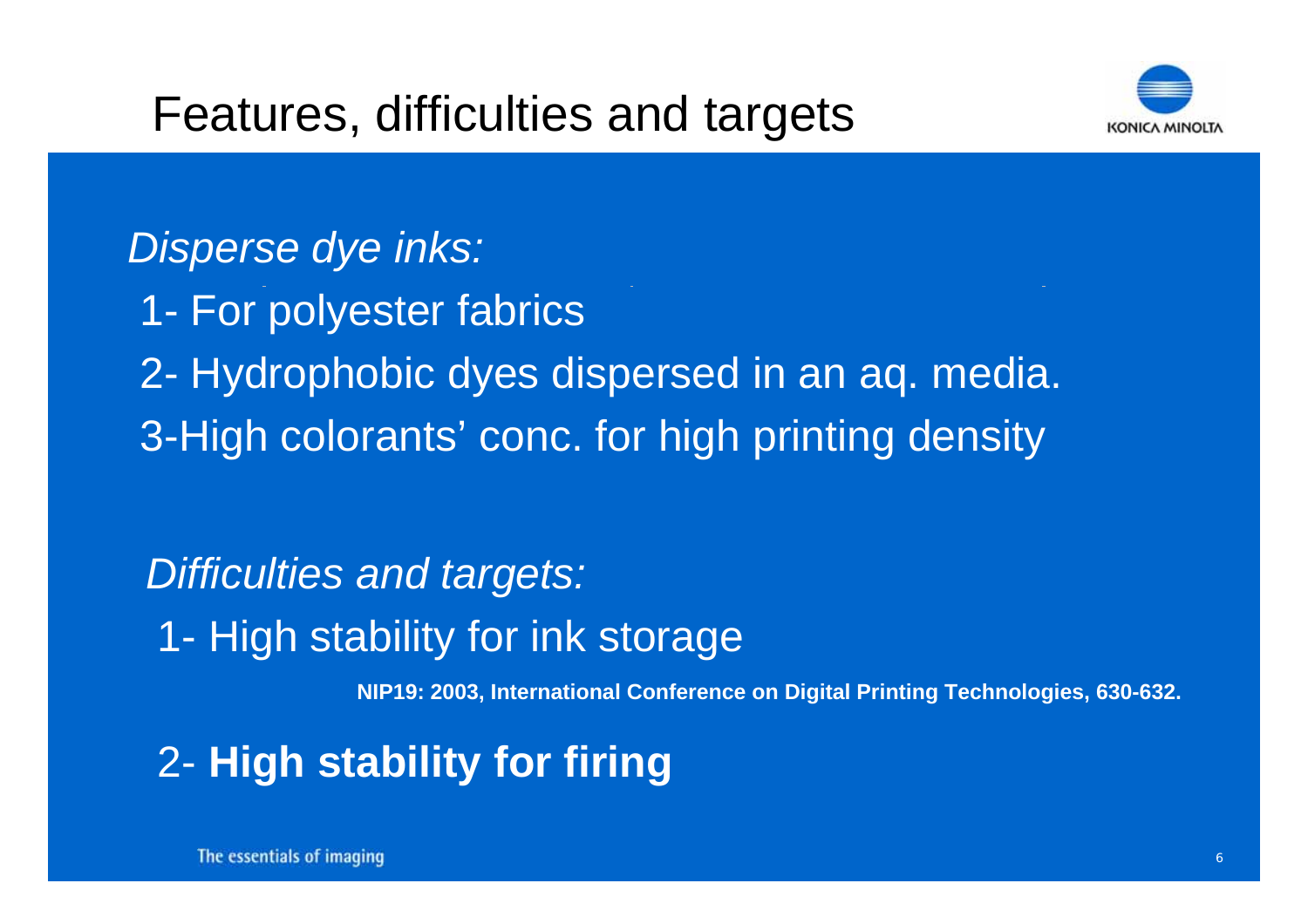## Slow down by viscosity thickening



#### v f(viscosity, surface tention)



*@ wet condition*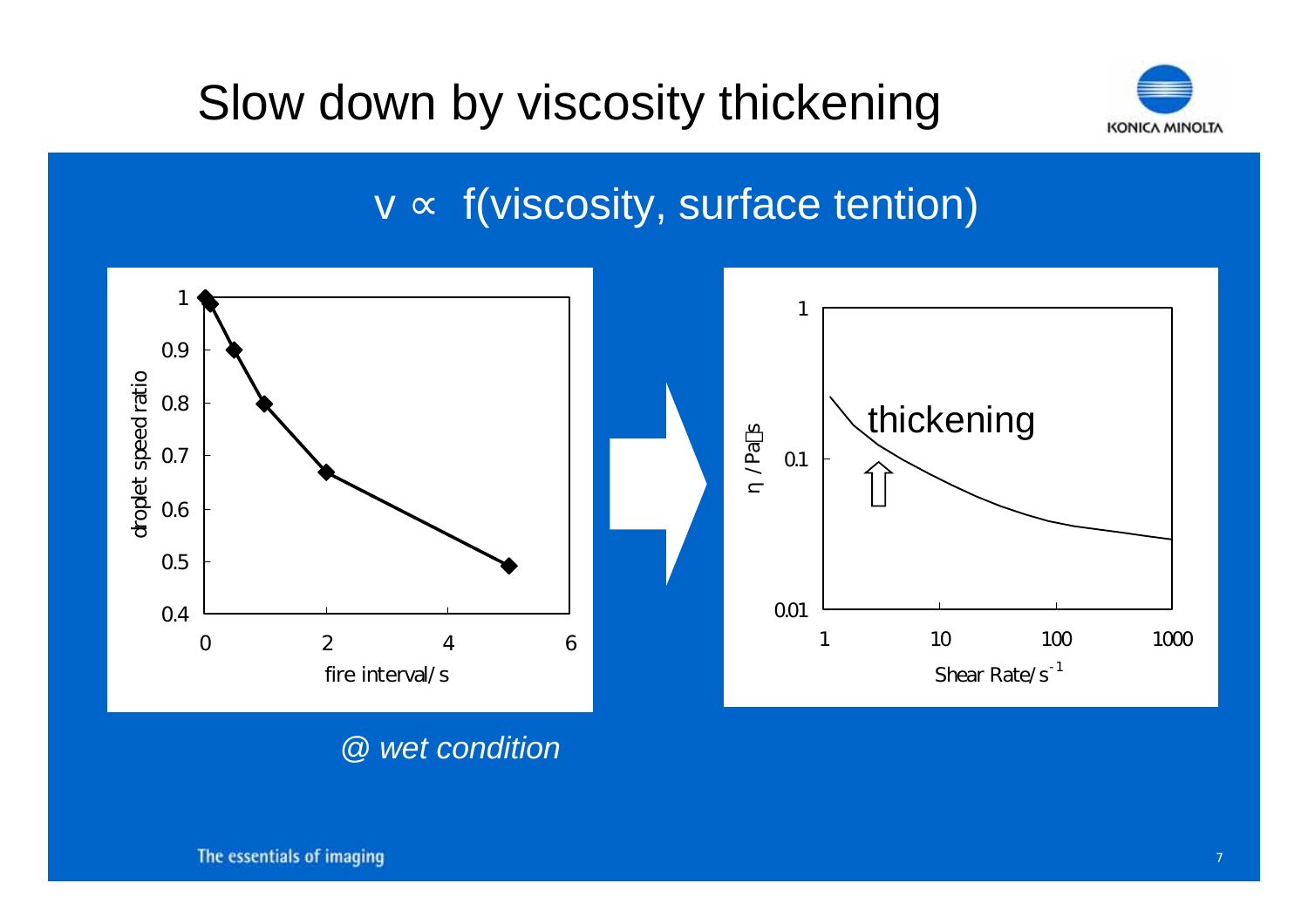## Flocculation to viscosity thickening



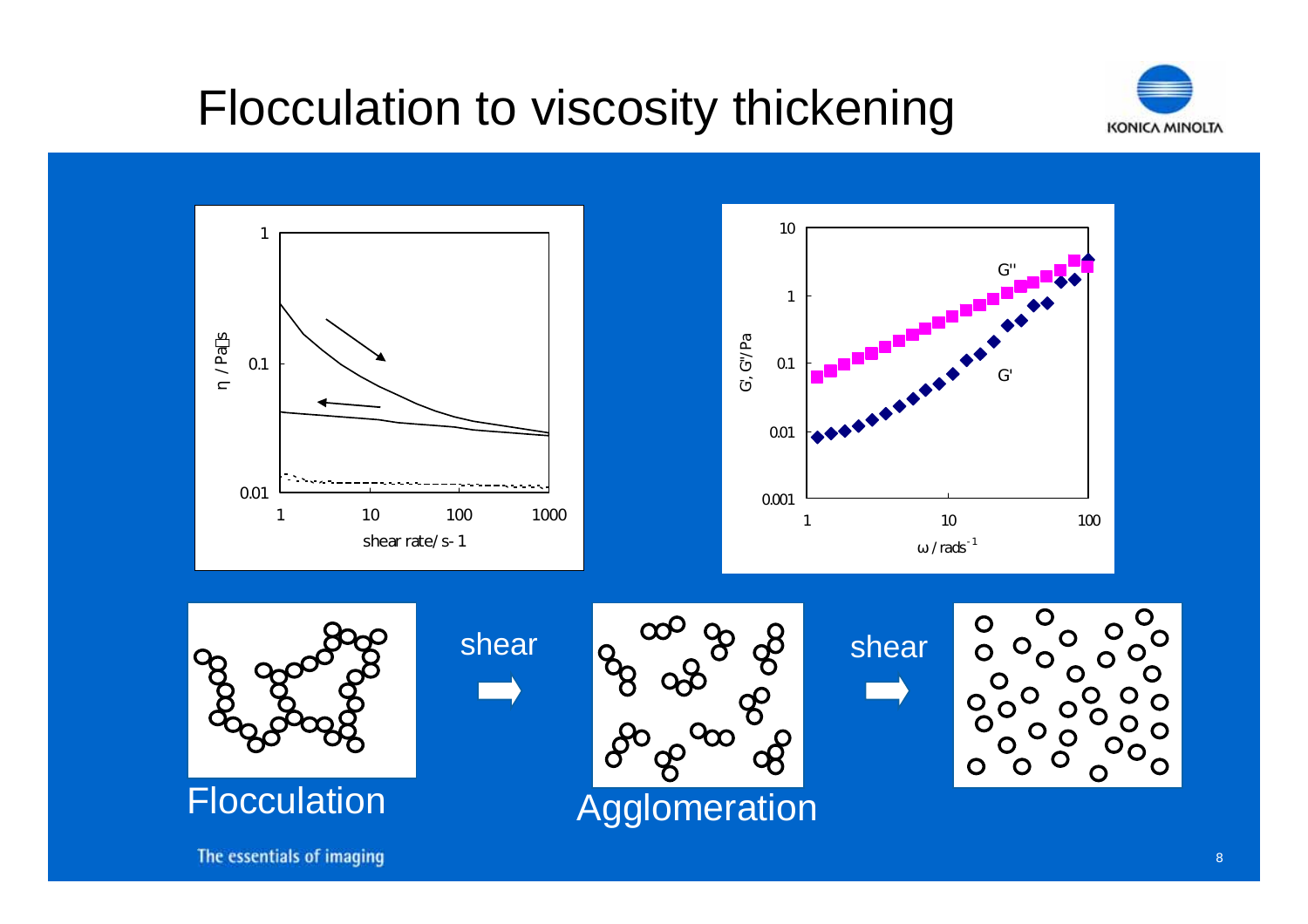#### Dyes cause the flocculation



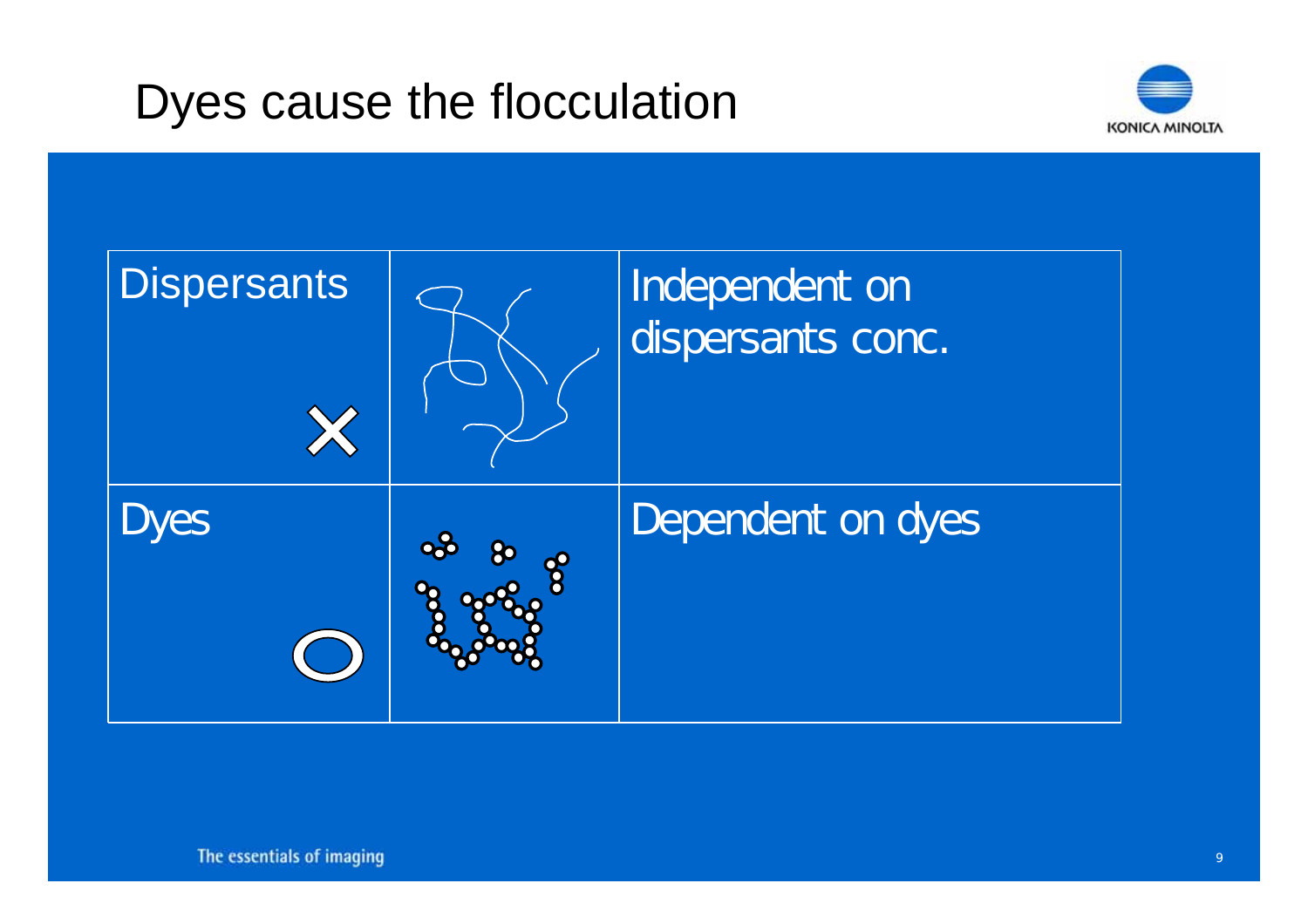## Flocculation vs dyes' hydrophobicity





#### More hydrophobic

more flocculating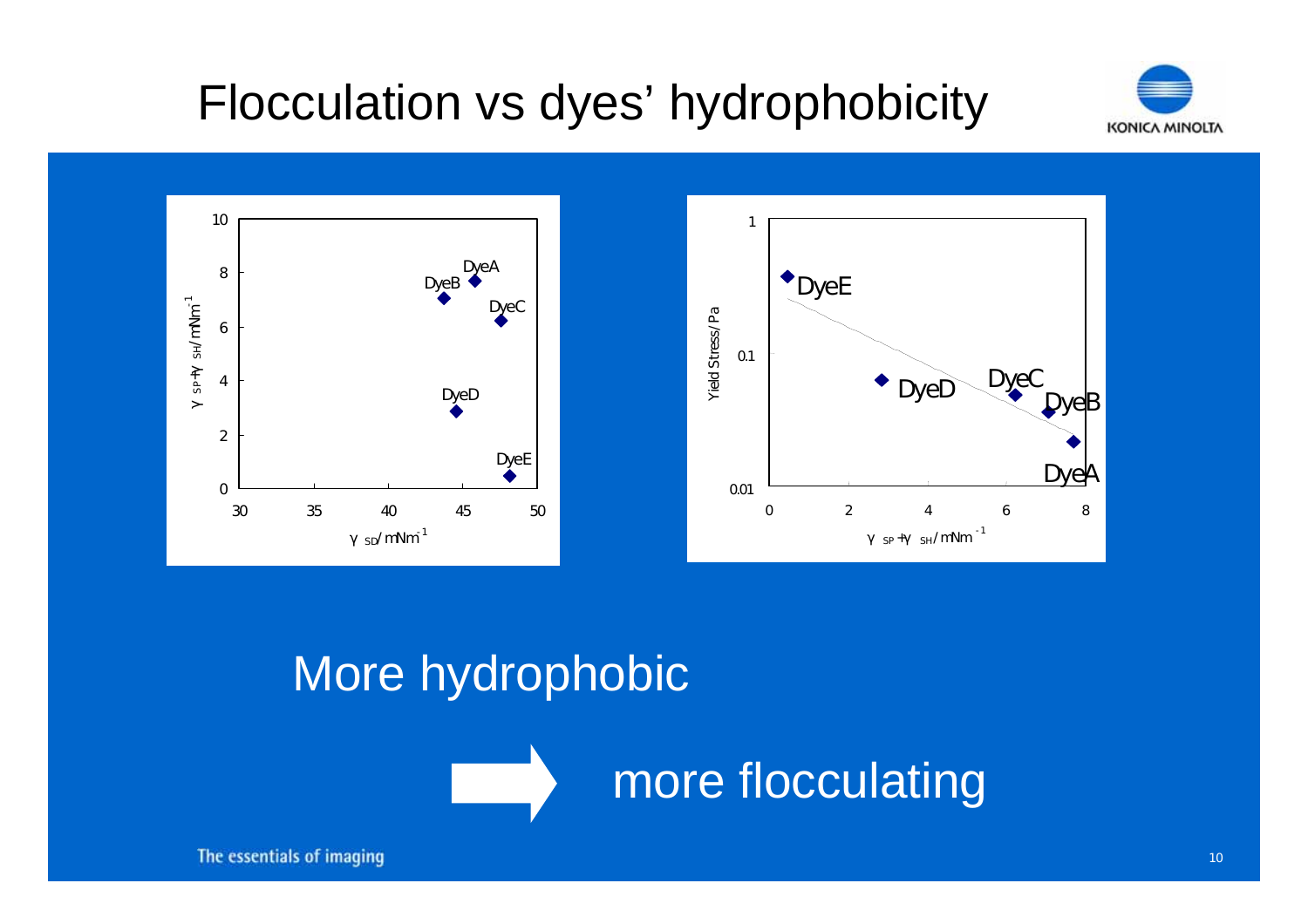## "?" = flocculation/hydrophobicity





| <b>Pigment inks Vaporization</b>  |                     |                |
|-----------------------------------|---------------------|----------------|
| <b>Disperse inks Vaporization</b> |                     |                |
|                                   | <b>Flocculation</b> | Hydrophobicity |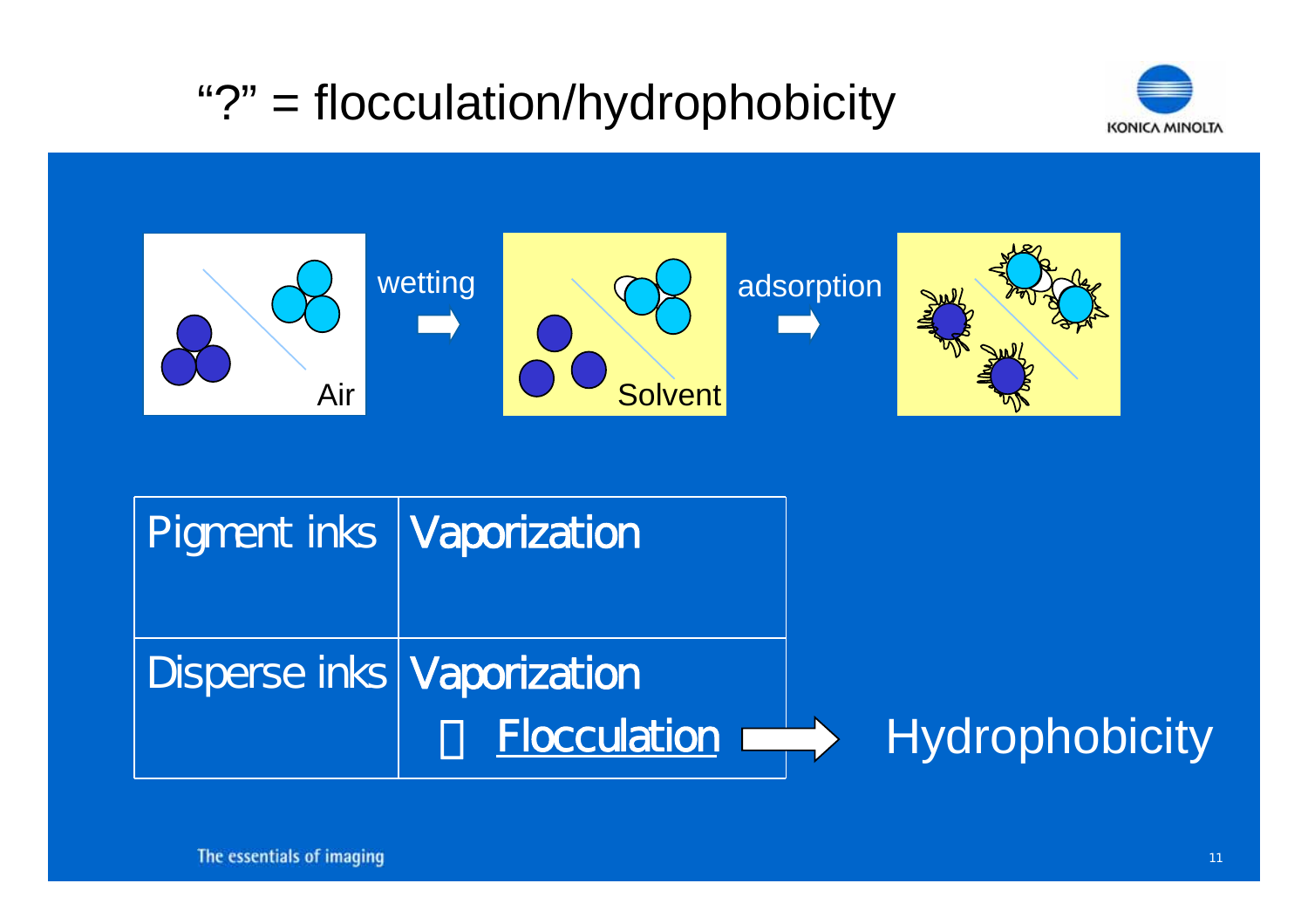#### A wetting agent improved rheologic properties



# Less flocculating = less hydrophobic combination with a wetting agent

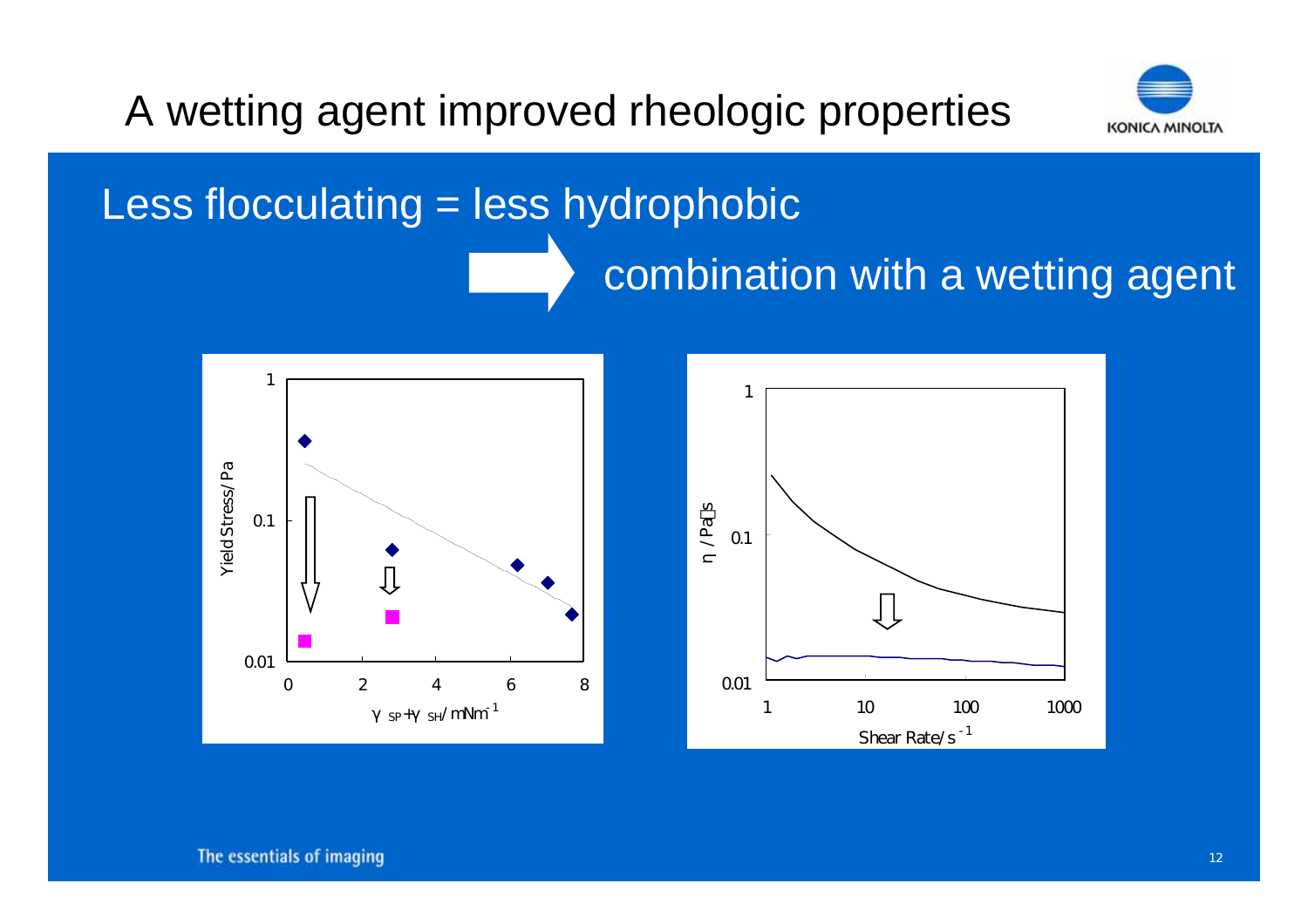## High stability for intermittent firing







#### Slow down by intermittent firing was improved greatly.